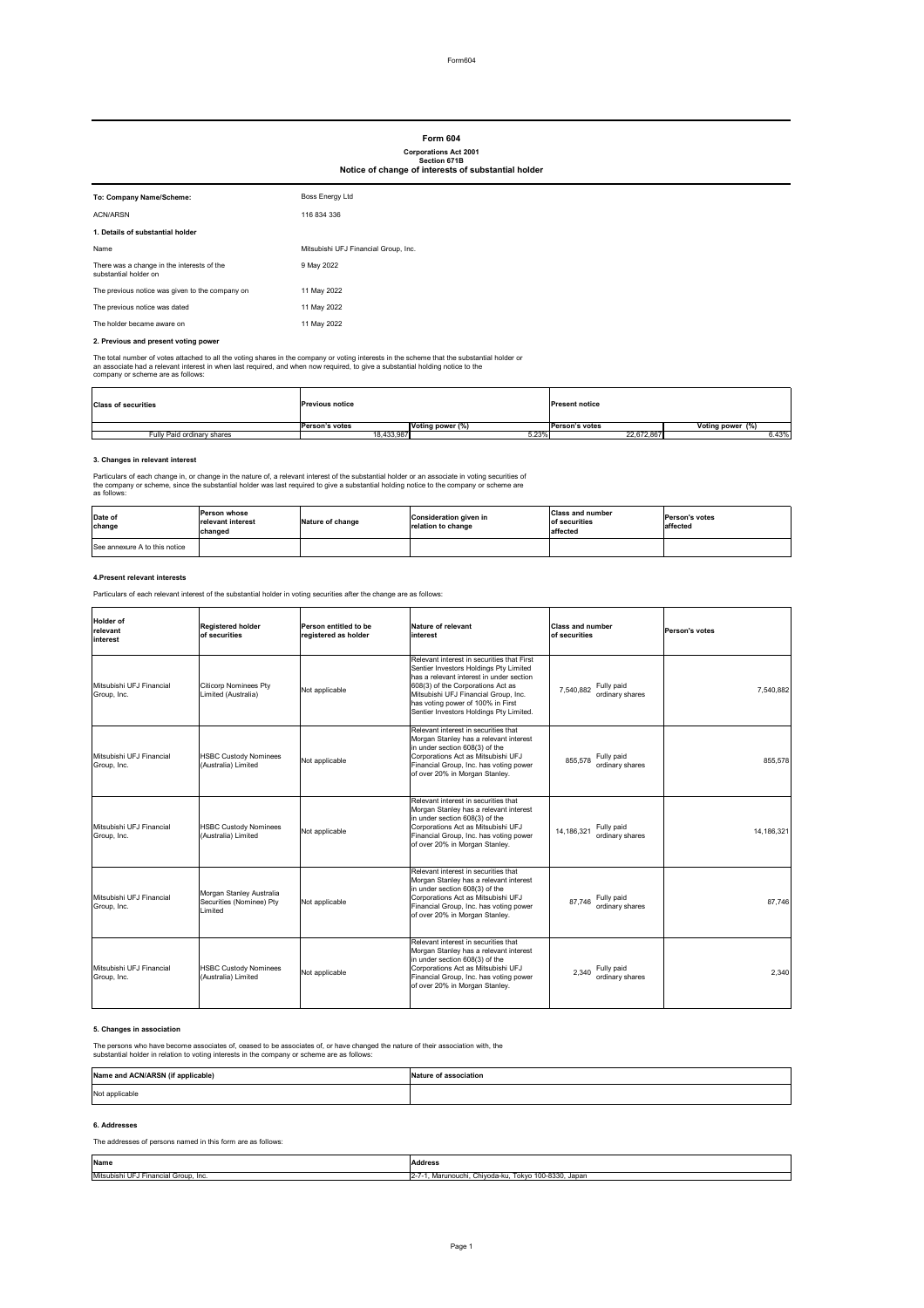Form604

**Signature**

R. Sakunna

Dated 12 May 2022

Authorised signatory

Ryuichiro Sakuma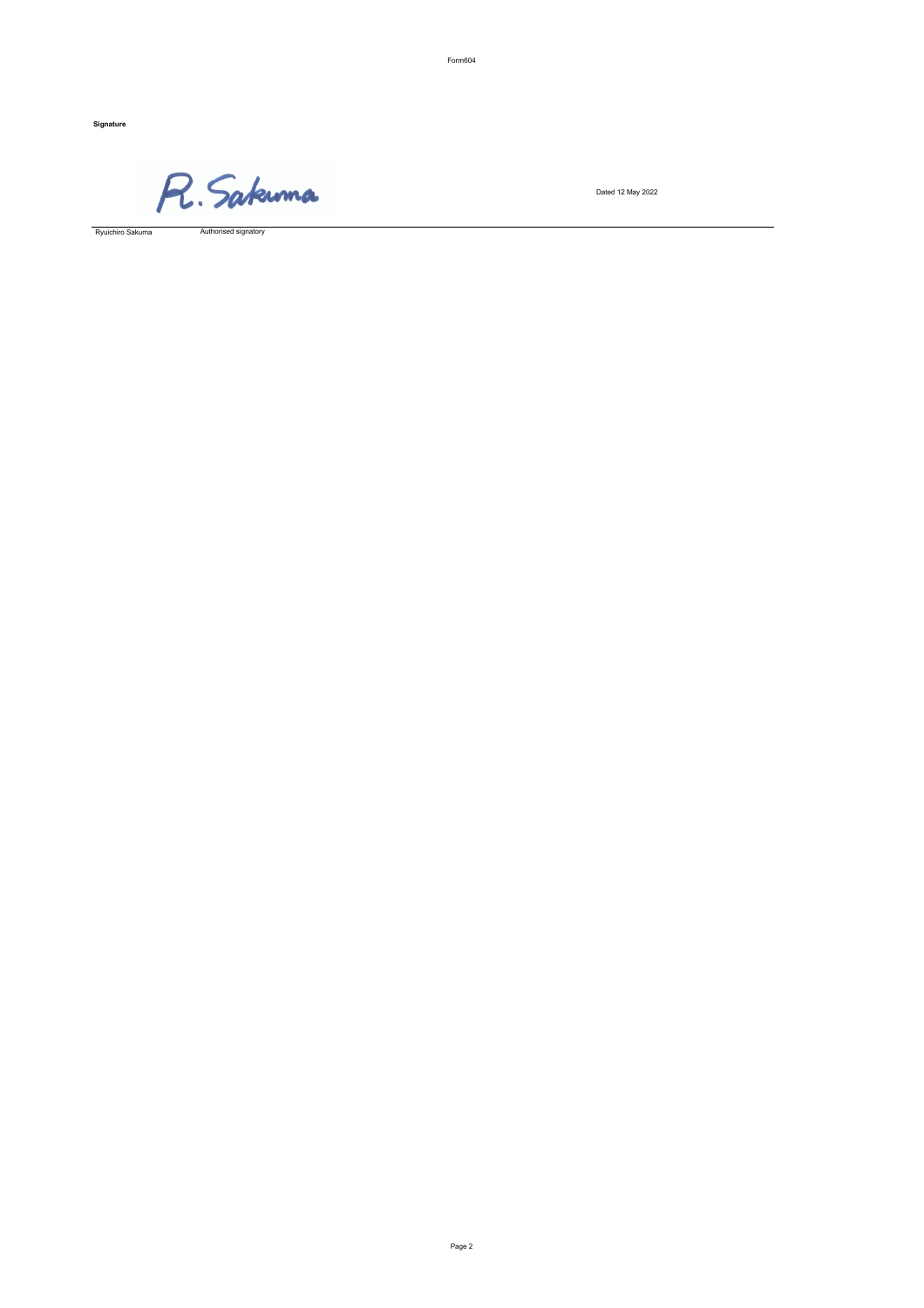### AnnexureA

This is annexure A of 3 pages referred to in Form 604, Notice of change of interest of substantial holder dated 12 May 2022



Authorised signatory Dated 12 May 2022

| Date of change | Person whose relevant interest<br>changed | Nature of change                                                       | <b>Consideration given in</b><br>relation to change | <b>Class and number of</b><br>securities affected | <b>Person's votes</b><br>affected |
|----------------|-------------------------------------------|------------------------------------------------------------------------|-----------------------------------------------------|---------------------------------------------------|-----------------------------------|
| 09/05/2022     | Mitsubishi UFJ Financial Group, Inc.      | Purchase of securities by an<br>entity controlled by Morgan<br>Stanley | 1,143.10                                            | 497 Ordinary Shares                               | 497                               |
| 09/05/2022     | Mitsubishi UFJ Financial Group, Inc.      | Purchase of securities by an<br>entity controlled by Morgan<br>Stanley | 1,890.60                                            | 822 Ordinary Shares                               | 822                               |
| 09/05/2022     | Mitsubishi UFJ Financial Group, Inc.      | Purchase of securities by an<br>entity controlled by Morgan<br>Stanley | 7,196.70                                            | 3,129 Ordinary Shares                             | 3,129                             |
| 09/05/2022     | Mitsubishi UFJ Financial Group, Inc.      | Purchase of securities by an<br>entity controlled by Morgan<br>Stanley | 519.83                                              | 229 Ordinary Shares                               | 229                               |
| 09/05/2022     | Mitsubishi UFJ Financial Group, Inc.      | Purchase of securities by an<br>entity controlled by Morgan<br>Stanley | 1,480.16                                            | 638 Ordinary Shares                               | 638                               |
| 09/05/2022     | Mitsubishi UFJ Financial Group, Inc.      | Purchase of securities by an<br>entity controlled by Morgan<br>Stanley | 13,076.36                                           | 5,786 Ordinary Shares                             | 5,786                             |
| 09/05/2022     | Mitsubishi UFJ Financial Group, Inc.      | Purchase of securities by an<br>entity controlled by Morgan<br>Stanley | 76.23                                               | 33 Ordinary Shares                                | 33                                |
| 09/05/2022     | Mitsubishi UFJ Financial Group, Inc.      | Purchase of securities by an<br>entity controlled by Morgan<br>Stanley | 41.94                                               | 18 Ordinary Shares                                | 18                                |
| 09/05/2022     | Mitsubishi UFJ Financial Group, Inc.      | Purchase of securities by an<br>entity controlled by Morgan<br>Stanley | 494.53                                              | 214 Ordinary Shares                               | 214                               |
| 09/05/2022     | Mitsubishi UFJ Financial Group, Inc.      | Purchase of securities by an<br>entity controlled by Morgan<br>Stanley | 205.04                                              | 88 Ordinary Shares                                | 88                                |
| 09/05/2022     | Mitsubishi UFJ Financial Group, Inc.      | Purchase of securities by an<br>entity controlled by Morgan<br>Stanley | 1,092.50                                            | 475 Ordinary Shares                               | 475                               |
| 09/05/2022     | Mitsubishi UFJ Financial Group, Inc.      | Sale of securities by an entity<br>controlled by Morgan Stanley        | 1,102.40                                            | 424 Ordinary Shares                               | 424                               |
| 09/05/2022     | Mitsubishi UFJ Financial Group, Inc.      | Sale of securities by an entity<br>controlled by Morgan Stanley        | 24,159.20                                           | 9,292 Ordinary Shares                             | 9,292                             |
| 09/05/2022     | Mitsubishi UFJ Financial Group, Inc.      | Sale of securities by an entity<br>controlled by Morgan Stanley        | 2,390.76                                            | 916 Ordinary Shares                               | 916                               |
| 09/05/2022     | Mitsubishi UFJ Financial Group, Inc.      | Sale of securities by an entity<br>controlled by Morgan Stanley        | 4,017.00                                            | 1,560 Ordinary Shares                             | 1,560                             |
| 09/05/2022     | Mitsubishi UFJ Financial Group, Inc.      | Sale of securities by an entity<br>controlled by Morgan Stanley        | 4,407.55                                            | 1,715 Ordinary Shares                             | 1,715                             |
| 09/05/2022     | Mitsubishi UFJ Financial Group, Inc.      | Sale of securities by an entity<br>controlled by Morgan Stanley        | 5,522.76                                            | 2,116 Ordinary Shares                             | 2,116                             |
| 09/05/2022     | Mitsubishi UFJ Financial Group, Inc.      | Sale of securities by an entity<br>controlled by Morgan Stanley        | 181.80                                              | 72 Ordinary Shares                                | 72                                |
| 09/05/2022     | Mitsubishi UFJ Financial Group, Inc.      | Sale of securities by an entity<br>controlled by Morgan Stanley        | 51,511.20                                           | 19,812 Ordinary Shares                            | 19,812                            |
| 09/05/2022     | Mitsubishi UFJ Financial Group, Inc.      | Sale of securities by an entity<br>controlled by Morgan Stanley        | 7,631.64                                            | 2,958 Ordinary Shares                             | 2,958                             |
| 09/05/2022     | Mitsubishi UFJ Financial Group, Inc.      | Sale of securities by an entity<br>controlled by Morgan Stanley        | 49,940.38                                           | 19,282 Ordinary Shares                            | 19,282                            |
| 09/05/2022     | Mitsubishi UFJ Financial Group, Inc.      | Sale of securities by an entity<br>controlled by Morgan Stanley        | 1,856.74                                            | 731 Ordinary Shares                               | 731                               |
| 09/05/2022     | Mitsubishi UFJ Financial Group, Inc.      | Sale of securities by an entity<br>controlled by Morgan Stanley        | 1,221.48                                            | 468 Ordinary Shares                               | 468                               |
| 09/05/2022     | Mitsubishi UFJ Financial Group, Inc.      | Sale of securities by an entity<br>controlled by Morgan Stanley        | 7,643.18                                            | 2,974 Ordinary Shares                             | 2,974                             |
| 09/05/2022     | Mitsubishi UFJ Financial Group, Inc.      | Sale of securities by an entity<br>controlled by Morgan Stanley        | 1,248.20                                            | 481 Ordinary Shares                               | 481                               |
| 09/05/2022     | Mitsubishi UFJ Financial Group, Inc.      | Sale of securities by an entity<br>controlled by Morgan Stanley        | 795.60                                              | 312 Ordinary Shares                               | 312                               |

## **Annexure A**

Ryuichiro Sakuma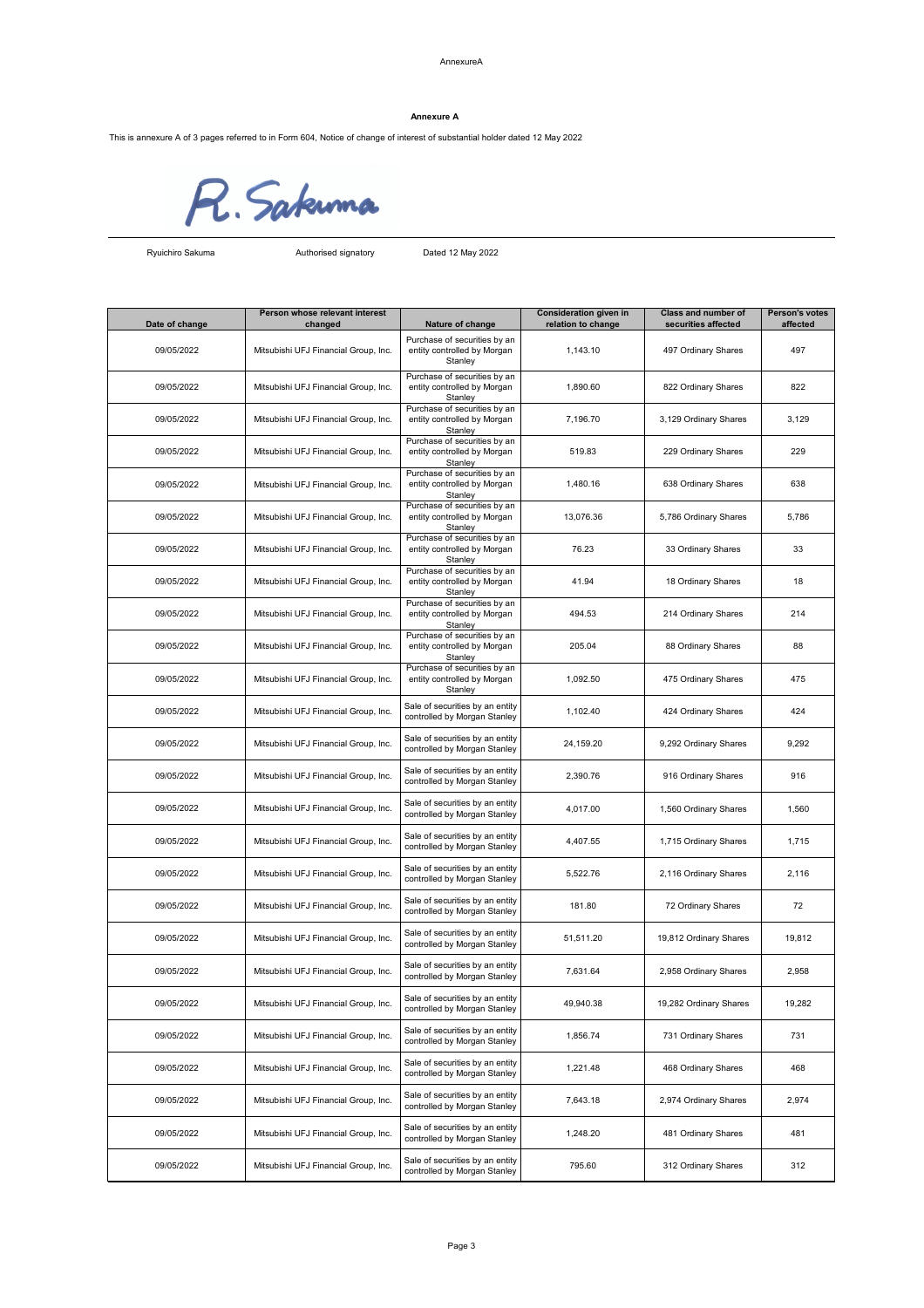### AnnexureA

| 09/05/2022 | Mitsubishi UFJ Financial Group, Inc. | Sale of securities by an entity<br>controlled by Morgan Stanley | 17,982.60 | 6,970 Ordinary Shares  | 6,970  |
|------------|--------------------------------------|-----------------------------------------------------------------|-----------|------------------------|--------|
| 09/05/2022 | Mitsubishi UFJ Financial Group, Inc. | Sale of securities by an entity<br>controlled by Morgan Stanley | 80.76     | 31 Ordinary Shares     | 31     |
| 09/05/2022 | Mitsubishi UFJ Financial Group, Inc. | Sale of securities by an entity<br>controlled by Morgan Stanley | 645.12    | 256 Ordinary Shares    | 256    |
| 09/05/2022 | Mitsubishi UFJ Financial Group, Inc. | Sale of securities by an entity<br>controlled by Morgan Stanley | 10,494.81 | 4,021 Ordinary Shares  | 4,021  |
| 09/05/2022 | Mitsubishi UFJ Financial Group, Inc. | Sale of securities by an entity<br>controlled by Morgan Stanley | 5,506.59  | 2,122 Ordinary Shares  | 2,122  |
| 09/05/2022 | Mitsubishi UFJ Financial Group, Inc. | Sale of securities by an entity<br>controlled by Morgan Stanley | 35,578.40 | 13,684 Ordinary Shares | 13,684 |
| 09/05/2022 | Mitsubishi UFJ Financial Group, Inc. | Sale of securities by an entity<br>controlled by Morgan Stanley | 11,177.40 | 4,299 Ordinary Shares  | 4,299  |
| 09/05/2022 | Mitsubishi UFJ Financial Group, Inc. | Sale of securities by an entity<br>controlled by Morgan Stanley | 6,674.46  | 2,587 Ordinary Shares  | 2,587  |
| 09/05/2022 | Mitsubishi UFJ Financial Group, Inc. | Sale of securities by an entity<br>controlled by Morgan Stanley | 813.74    | 321 Ordinary Shares    | 321    |
| 09/05/2022 | Mitsubishi UFJ Financial Group, Inc. | Sale of securities by an entity<br>controlled by Morgan Stanley | 1,034.77  | 409 Ordinary Shares    | 409    |
| 09/05/2022 | Mitsubishi UFJ Financial Group, Inc. | Sale of securities by an entity<br>controlled by Morgan Stanley | 2,013.88  | 796 Ordinary Shares    | 796    |
| 09/05/2022 | Mitsubishi UFJ Financial Group, Inc. | Sale of securities by an entity<br>controlled by Morgan Stanley | 22,557.60 | 8,676 Ordinary Shares  | 8,676  |
| 09/05/2022 | Mitsubishi UFJ Financial Group, Inc. | Sale of securities by an entity<br>controlled by Morgan Stanley | 8,706.60  | 3,455 Ordinary Shares  | 3,455  |
| 09/05/2022 | Mitsubishi UFJ Financial Group, Inc. | Sale of securities by an entity<br>controlled by Morgan Stanley | 17,120.88 | 6,636 Ordinary Shares  | 6,636  |
| 09/05/2022 | Mitsubishi UFJ Financial Group, Inc. | Sale of securities by an entity<br>controlled by Morgan Stanley | 19,615.74 | 7,603 Ordinary Shares  | 7,603  |
| 09/05/2022 | Mitsubishi UFJ Financial Group, Inc. | Sale of securities by an entity<br>controlled by Morgan Stanley | 3,807.99  | 1,459 Ordinary Shares  | 1,459  |
| 09/05/2022 | Mitsubishi UFJ Financial Group, Inc. | Sale of securities by an entity<br>controlled by Morgan Stanley | 1,526.20  | 587 Ordinary Shares    | 587    |
| 09/05/2022 | Mitsubishi UFJ Financial Group, Inc. | Sale of securities by an entity<br>controlled by Morgan Stanley | 1,516.30  | 590 Ordinary Shares    | 590    |
| 09/05/2022 | Mitsubishi UFJ Financial Group, Inc. | Sale of securities by an entity<br>controlled by Morgan Stanley | 3,886.20  | 1,524 Ordinary Shares  | 1,524  |
| 09/05/2022 | Mitsubishi UFJ Financial Group, Inc. | Sale of securities by an entity<br>controlled by Morgan Stanley | 7,727.20  | 2,972 Ordinary Shares  | 2,972  |
| 09/05/2022 | Mitsubishi UFJ Financial Group, Inc. | Sale of securities by an entity<br>controlled by Morgan Stanley | 1,620.36  | 643 Ordinary Shares    | 643    |
| 09/05/2022 | Mitsubishi UFJ Financial Group, Inc. | Sale of securities by an entity<br>controlled by Morgan Stanley | 1,411.10  | 548 Ordinary Shares    | 548    |
| 09/05/2022 | Mitsubishi UFJ Financial Group, Inc. | Sale of securities by an entity<br>controlled by Morgan Stanley | 1,492.67  | 573 Ordinary Shares    | 573    |
| 09/05/2022 | Mitsubishi UFJ Financial Group, Inc. | Sale of securities by an entity<br>controlled by Morgan Stanley | 2,763.18  | 1,071 Ordinary Shares  | 1,071  |
| 09/05/2022 | Mitsubishi UFJ Financial Group, Inc. | Sale of securities by an entity<br>controlled by Morgan Stanley | 1,295.36  | 512 Ordinary Shares    | 512    |
| 09/05/2022 | Mitsubishi UFJ Financial Group, Inc. | Sale of securities by an entity<br>controlled by Morgan Stanley | 10,462.26 | 4,119 Ordinary Shares  | 4,119  |
| 09/05/2022 | Mitsubishi UFJ Financial Group, Inc. | Sale of securities by an entity<br>controlled by Morgan Stanley | 3,863.16  | 1,533 Ordinary Shares  | 1,533  |
| 09/05/2022 | Mitsubishi UFJ Financial Group, Inc. | Sale of securities by an entity<br>controlled by Morgan Stanley | 30,436.26 | 11,797 Ordinary Shares | 11,797 |
| 09/05/2022 | Mitsubishi UFJ Financial Group, Inc. | Sale of securities by an entity<br>controlled by Morgan Stanley | 6,645.94  | 2,566 Ordinary Shares  | 2,566  |
| 09/05/2022 | Mitsubishi UFJ Financial Group, Inc. | Sale of securities by an entity<br>controlled by Morgan Stanley | 3,526.04  | 1,372 Ordinary Shares  | 1,372  |
| 09/05/2022 | Mitsubishi UFJ Financial Group, Inc. | Sale of securities by an entity<br>controlled by Morgan Stanley | 2,875.28  | 1,132 Ordinary Shares  | 1,132  |
| 09/05/2022 | Mitsubishi UFJ Financial Group, Inc. | Sale of securities by an entity<br>controlled by Morgan Stanley | 36,715.84 | 14,176 Ordinary Shares | 14,176 |
| 09/05/2022 | Mitsubishi UFJ Financial Group, Inc. | Sale of securities by an entity<br>controlled by Morgan Stanley | 4,787.42  | 1,852 Ordinary Shares  | 1,852  |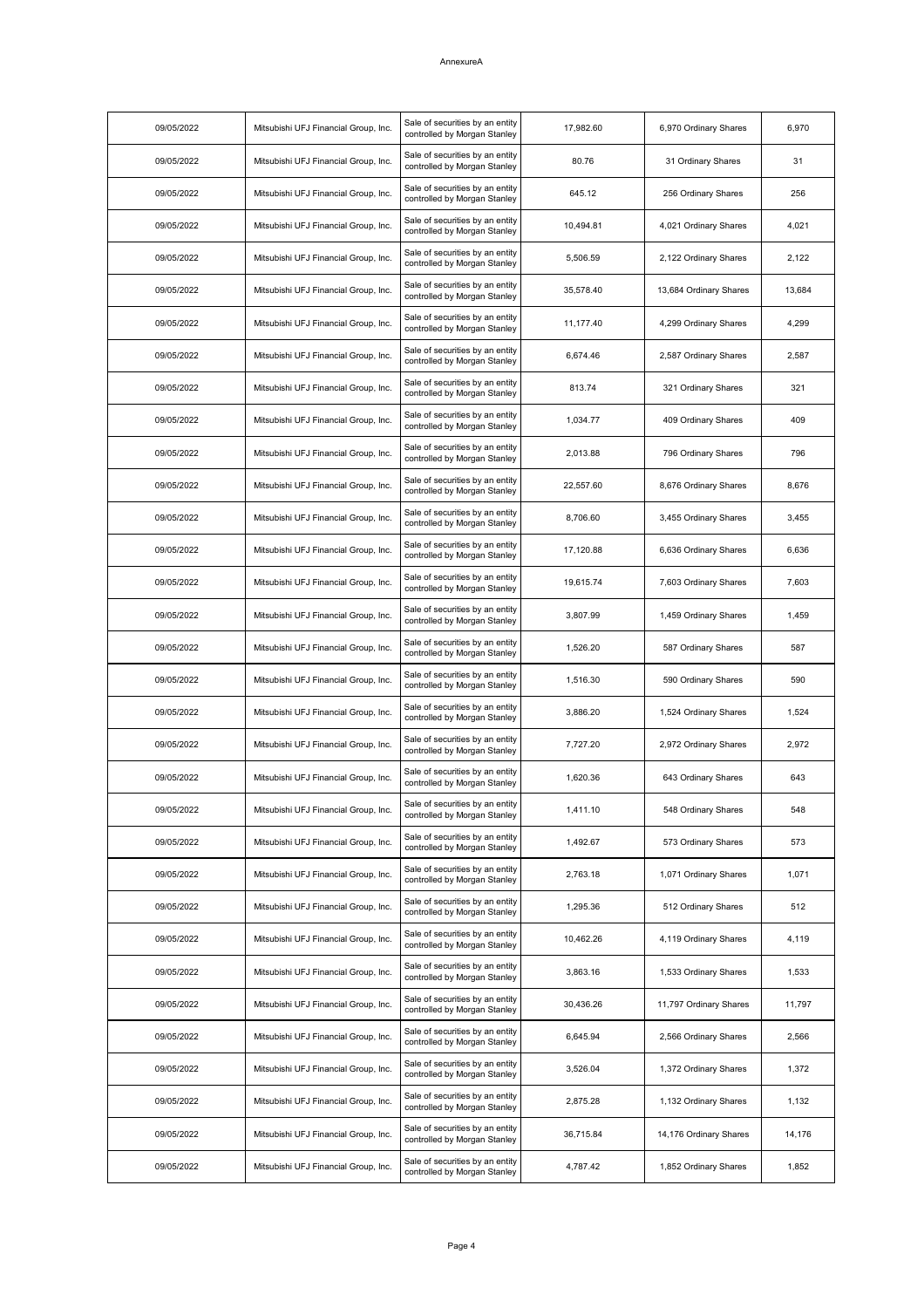### AnnexureA

| 09/05/2022 | Mitsubishi UFJ Financial Group, Inc. | Sale of securities by an entity<br>controlled by Morgan Stanley                      | 1,125.80  | 433 Ordinary Shares       | 433       |
|------------|--------------------------------------|--------------------------------------------------------------------------------------|-----------|---------------------------|-----------|
| 09/05/2022 | Mitsubishi UFJ Financial Group, Inc. | Sale of securities by an entity<br>controlled by Morgan Stanley                      | 4,537.00  | 1,745 Ordinary Shares     | 1,745     |
| 09/05/2022 | Mitsubishi UFJ Financial Group, Inc. | Sale of securities by an entity<br>controlled by Morgan Stanley                      | 25,257.68 | 9,752 Ordinary Shares     | 9,752     |
| 09/05/2022 | Mitsubishi UFJ Financial Group, Inc. | Sale of securities by an entity<br>controlled by Morgan Stanley                      | 40,073.80 | 15,413 Ordinary Shares    | 15,413    |
| 09/05/2022 | Mitsubishi UFJ Financial Group, Inc. | Sale of securities by an entity<br>controlled by Morgan Stanley                      | 15,443.12 | 6,104 Ordinary Shares     | 6,104     |
| 09/05/2022 | Mitsubishi UFJ Financial Group, Inc. | Sale of securities by an entity<br>controlled by Morgan Stanley                      | 1,549.98  | 595 Ordinary Shares       | 595       |
| 09/05/2022 | Mitsubishi UFJ Financial Group, Inc. | Sale of securities by an entity<br>controlled by Morgan Stanley                      | 14,773.36 | 5,704 Ordinary Shares     | 5,704     |
| 09/05/2022 | Mitsubishi UFJ Financial Group, Inc. | Sale of securities by an entity<br>controlled by Morgan Stanley                      | 298.94    | 117 Ordinary Shares       | 117       |
| 09/05/2022 | Mitsubishi UFJ Financial Group, Inc. | Sale of securities by an entity<br>controlled by Morgan Stanley                      | 41,186.18 | 15,902 Ordinary Shares    | 15,902    |
| 09/05/2022 | Mitsubishi UFJ Financial Group, Inc. | Sale of securities by an entity<br>controlled by Morgan Stanley                      | 2,048.85  | 785 Ordinary Shares       | 785       |
| 09/05/2022 | Mitsubishi UFJ Financial Group, Inc. | Sale of securities by an entity<br>controlled by Morgan Stanley                      | 810.53    | 321 Ordinary Shares       | 321       |
| 09/05/2022 | Mitsubishi UFJ Financial Group, Inc. | Borrow by an entity controlled<br>by Morgan Stanley - see<br>Annexure B              | N/A       | 160,000 Ordinary Shares   | 160,000   |
| 09/05/2022 | Mitsubishi UFJ Financial Group, Inc. | Collateral Received by an<br>entity controlled by Morgan<br>Stanley - see Annexure B | N/A       | 4,297,827 Ordinary Shares | 4,297,827 |